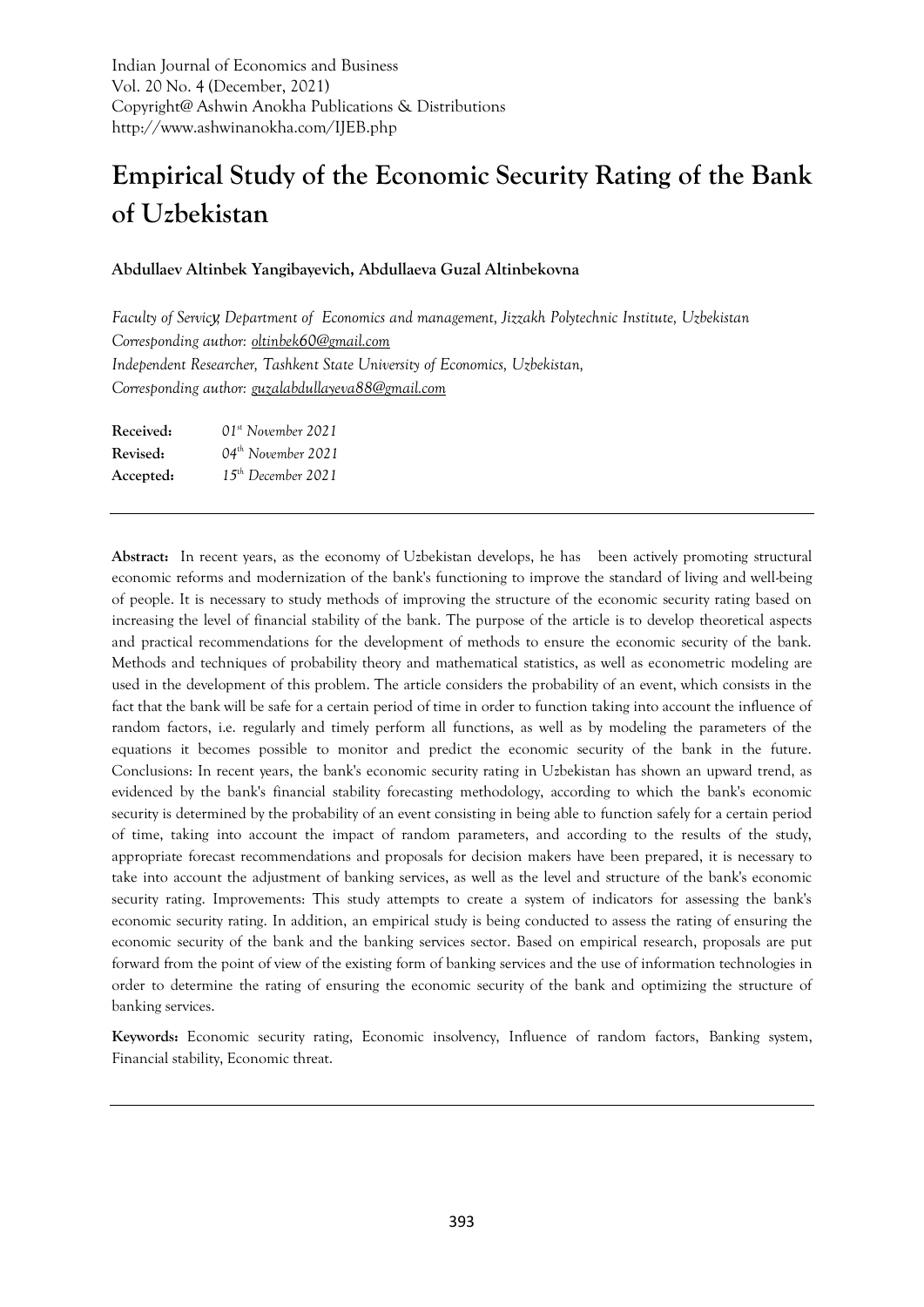#### **Introduction**

The most important task of the state economic policy of Uzbekistan is to ensure the stability and proper level of economic security of the economy and its individual sectors. The banking system, as the most important branch that covers the economic interests of all subjects of the national economy, plays a huge role in the development of investment, savings, payment and transactional relations between economic agents. The failure of the banking system to perform its functions paralyzes economic ties in the country and acts as a threat to economic security (Grafova I. & Emelyanov R., 2016). This determines the dependence of the economic, and often the political situation, on the state of economic security of the banking system.

The formation of a banking system that is resistant to various shocks is one of the most urgent directions of the development of the economy of Uzbekistan. In recent years, the economy of Uzbekistan has had a certain financial stabilization. At the same time, there are problems that have not been properly resolved. They concern, first of all, the banking system. Some of them are so acute that they pose a threat to the security of the entire economy, not just the banking system (Natocheeva N., 2004). Destructive factors are the catalysts of economic threats. The slow pace of structural transformations in the economy, the raw materials orientation of export industries, their close relationship with the foreign economic situation, the unstable development of the international trade market, the influence of political forces, negatively affect the structure of the domestic banking market focused on export industries.

The weakness of the resource base, the economic insolvency of customers, the lack of the necessary volume of long-term deposits, under-capitalization, were a serious obstacle to the safe development of the banking system (Ezangina I. & Popova S., 2016). Destructive, crisis-forming processes that continue in the banking sector are aggravated by the low level of development of banking competition, underdevelopment of the financial market, lagging behind international standards, insufficient development of modern banking technologies.

The rates of financial stabilization differ in different segments of territorial reproduction processes, which leads to imbalances in the regional development of commercial banks. Non-transparent ownership structure; poor asset quality; insufficient qualification of banking specialists; poor management quality, including weak effectiveness of risk management systems; do not smooth out emerging internal contradictions (Melnik D., 2018).

The domestic banking supervision system does not provide a sufficiently objective assessment of the real financial condition of commercial banks, the quality of internal control is not at the proper level, there is no corporate governance quality rating, there is no financial security rating (Vedernikova T., 2016). These negative processes lead to a weakening of the regulation of financial relations in the banking system.

In recent years, an important area of successful development of the banking system has been the introduction of international banking standards, which include the recommendations of the Basel Committee on Banking Supervision and the Financial Action Task Force on Money Laundering (FATF). The main purpose of applying these standards for the banking system of Uzbekistan is to maintain their financial stability and economic security both in the domestic and foreign markets.

The global pandemic has revealed the need to modernize the methods of ensuring economic security by the banking system. Due to the insufficient effectiveness of existing methods, as well as their fragmentation and fragmentation, the financial stability of the banking system deteriorated significantly during the global pandemic, and the excessively aggressive credit policy pursued by commercial banks contributed to the formation of an additional group of factors of financial instability of banks in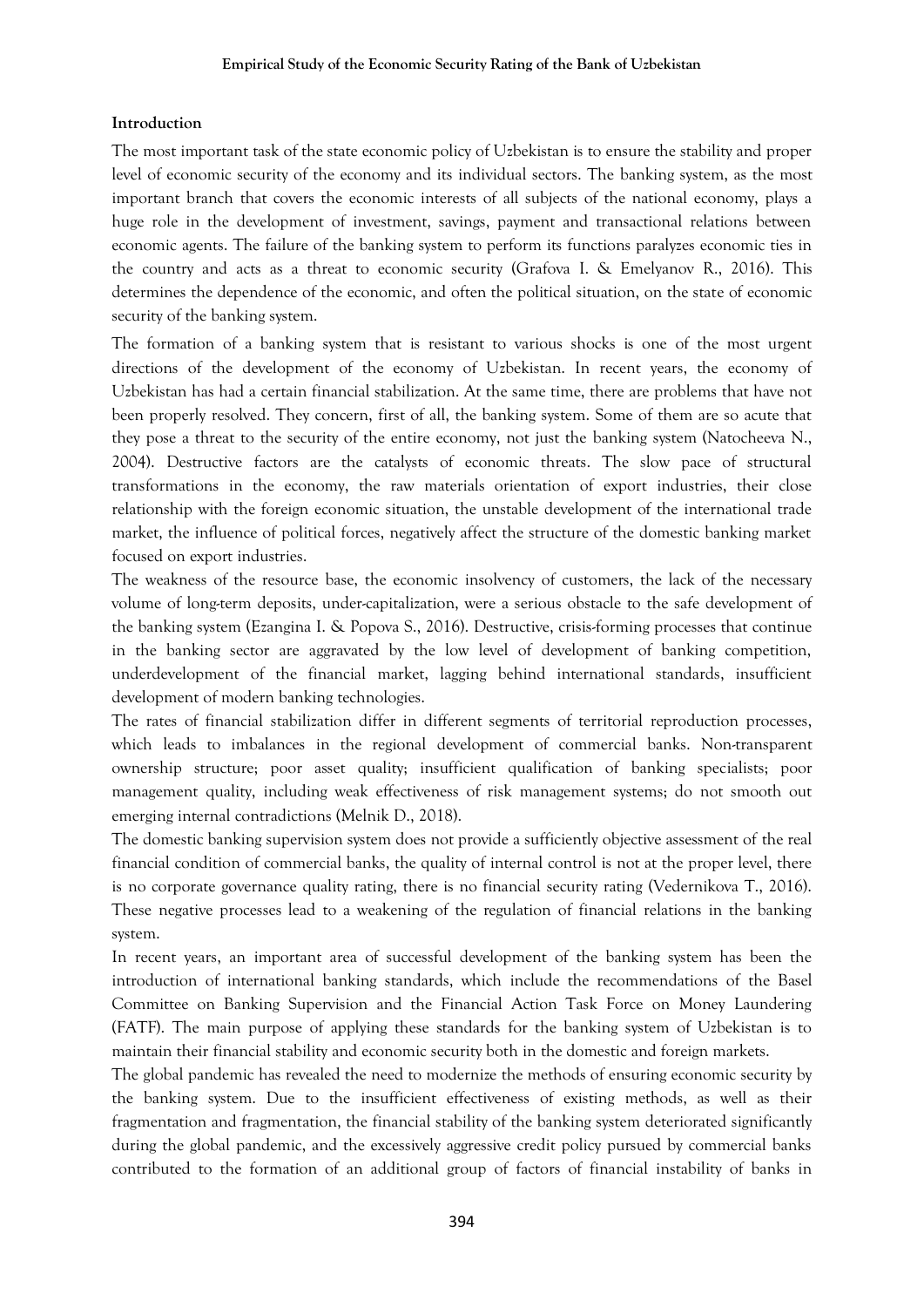Uzbekistan. It is obvious that for effective functioning in the market, as well as for maintaining economic security, new methods of ensuring the economic security of banks are needed (Andreeva E., 2013). In modern realities, a system of methods for ensuring economic security by the banking system is needed, capable of identifying signs of threats at the initial stage and making timely decisions to minimize their manifestations and reduce the likelihood of negative consequences.

In recent years, the banking system of Uzbekistan has been affected by various threats from the external and internal environment. The banking system is the most vulnerable and susceptible to external negative impacts, so the state needs to be ready to develop mechanisms to prevent threats of various scales and duration at the macro, meso and micro levels. The deepening of market relations and the process of globalization have led to a change in the status of the banking system of Uzbekistan: first, banks have gained access to global financial markets; secondly, new conditions for their participation in international competition have been formed, which contributes to improving the image of banks; thirdly, the banking system has received a favorable opportunity to adopt the best international experience in the formation of its own banking products, services and technologies. All these aspects create a favorable environment for ensuring the economic security of the banking system as a whole.

However, ensuring the economic security of the banking system, as one of the important components of national security, requires solving such serious problems as instability in the foreign exchange market and low public confidence in banks, a small share of long-term bank lending and insufficient financing of the real sector of the economy, poor quality of the loan portfolio and the growth of risks and imbalances in banking.

Integration processes, the implementation of an open economic policy of Uzbekistan, as well as the interdependence of banking structures of different countries necessitate the development and improvement of mechanisms to ensure the economic security of the banking system of Uzbekistan, its confrontation with external and internal threats. In the economic literature, a large number of works are devoted to the study of the improvement of the banking system as one of the main economic agents. However, the issues of developing appropriate mechanisms to increase economic security due to the impact of external and internal environmental factors have not received sufficient coverage. This indicates not only the high relevance of the research topic, but also the practical importance of developing mechanisms to ensure the economic security of the banking system of Uzbekistan.

The relevance of the topic is due to the need for a theoretical and methodological study of the problems of economic security of banks in conditions of increasing risks of legalization of illegally obtained income through the banking system and identification of factors determining the financial stability of commercial banks; the specifics of the application of modern methods of managing the economic security of the bank; analysis of the features of the introduction of a risk management system in banks, as well as risk-oriented banking supervision; identification of directions for further development of the banking system from the standpoint of ensuring its economic security; development of practical recommendations for the development of the economic security management system in the banks of Uzbekistan.

#### **Literature review**

Kornienko M. (2005) conducted a study on the study of tools for improving the economic security of commercial banks, substantiating the economic mechanism for protecting the flow of capital into the shadow turnover, strengthening control over their movement, suppressing channels and schemes used in shadow turnover. The study developed an economic mechanism to protect the flow of bank loans into the shadow turnover, including the creation of an information customer base in conjunction with the bodies of the Ministry of Internal Affairs; the prevailing channels, schemes, tools and modes of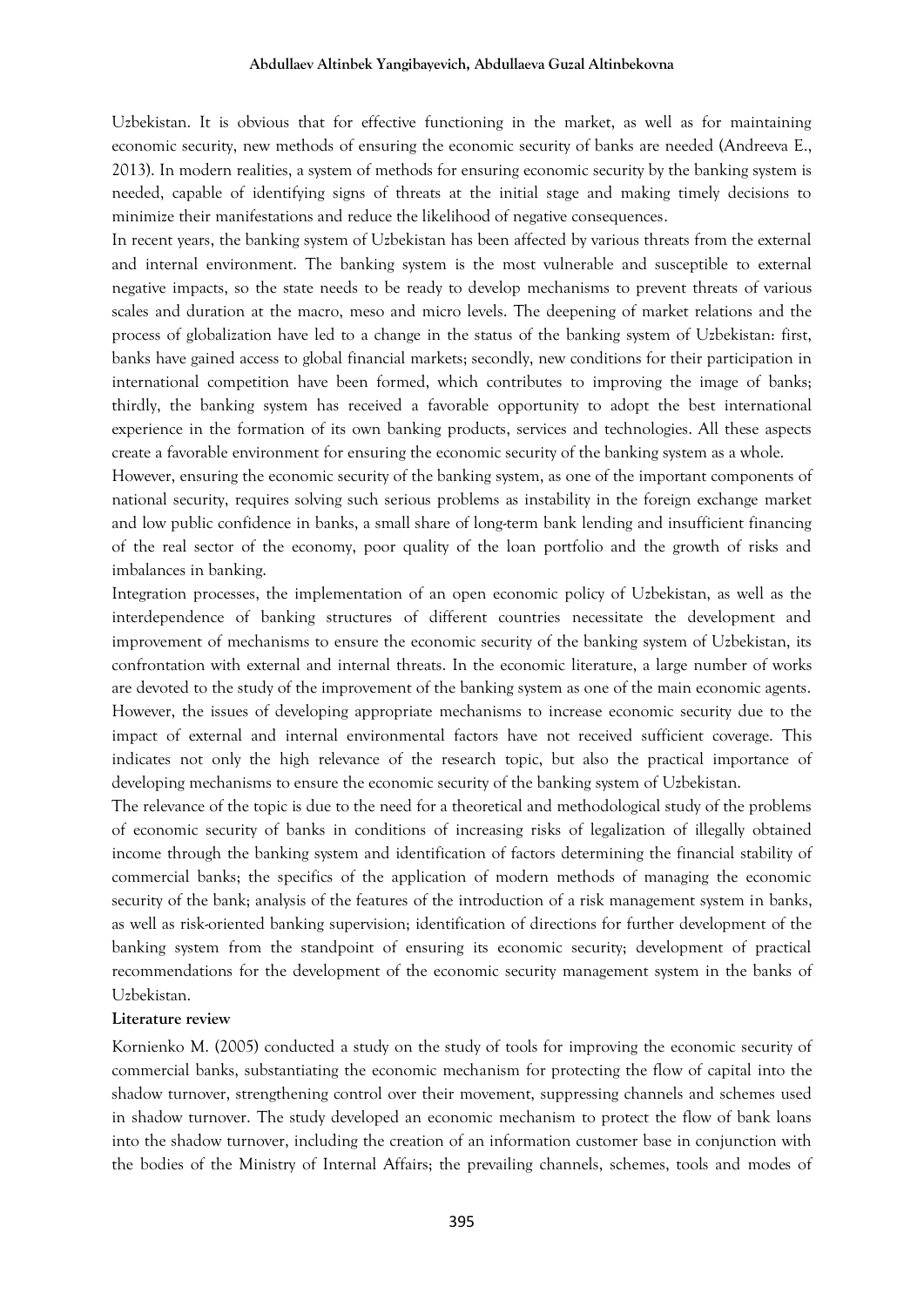withdrawal of bank capital into shadow circulation (one-day firms, bribery of employees, unjustified provision of tax benefits) are established, the relationship between them is traced, an estimate of annual losses is given.

An in-depth analysis of threats to the economic security of commercial banks and the proposed approaches to improvement can serve as a conceptual basis for further development of the scientific foundations of the security strategy in the banking sector.

Svetlova V. (2010) studied the mechanism of protection of the system of ensuring the economic security of commercial banks from the influence of various threats and updating the tools for their implementation. The study has developed a conceptual model of the system for ensuring the economic security of commercial banks, the main elements of which are: the formation of an effective internal control system to prevent intentional bankruptcy, the selection and evaluation of relevant indicators, their thresholds, methods and tools for effective counteraction and neutralization of threats; updated and tested tools to ensure the economic security of commercial banks (compliance control, an algorithm for conducting analytical procedures to identify signs of fictitious bankruptcy, the use of risk management to reduce losses, optimization of information flows); a system of indicators of economic security of commercial banks' activities is proposed and their threshold values are justified depending on the types and methods of illegal encroachments on the security of banking activities, which made it possible to justify the application of measures of influence on the financial and economic activities of banks by the subjects of counteraction.

Storozhuk I. (2010) conducted a study on the study of the conceptualization of the model of institutional and economic tools for ensuring financial stability of a commercial bank as a basic structure in the system of economic security factors. The study proves that a portfolio approach to measuring and reducing credit risk will reduce the amount of reserved capital compared to the amount obtained by simple summation of instruments and counterparties, which does not take into account the correlation relationships between them; a set of financial stability indicators has been identified and threshold values of boundary conditions have been determined, which to a certain extent affect the assessment of the economic security and reliability of a commercial bank.

The values of the financial stability indicator are recognized as good or above the average level, provided that its value is less than or equal to 1,5 when the boundary conditions of economic security are met; average or below the average level, provided that its value is in the range from 1,6 - 2,0, when the boundary conditions are met; unsatisfactory - provided that the value of the financial stability indicator is above 2; financial stability cannot be classified above the "average" if the threshold imperative of at least one of the indicators of the boundary conditions of security is not met during two reporting periods; a set of indicators for assessing the portfolio of assets of banks is determined, which consists of the following basic elements: assessment of the quality of loans that make up the loan portfolio; determination of the portfolio structure based on the quality of loans and assessment of structural shifts based on studying its dynamics; determination of the amount of reserves sufficient to cover loan losses based on the analysis of the structure of the loan portfolio, and directions for optimizing the bank's loan portfolio have been developed.

Natocheeva N. (2004) studied the theoretical provisions and methodological recommendations for the formation of the financial security rating of commercial banks based on the prediction of internal economic threats. The study formulated the economic threat to financial security as a risk, the qualitative characteristics of which show the peculiarities of the emergence and implementation of threats to commercial banks; clarified the classification of threats by introducing additional criteria for the time of exposure, the specifics of the activity and the quality of exposure; a system of indicators of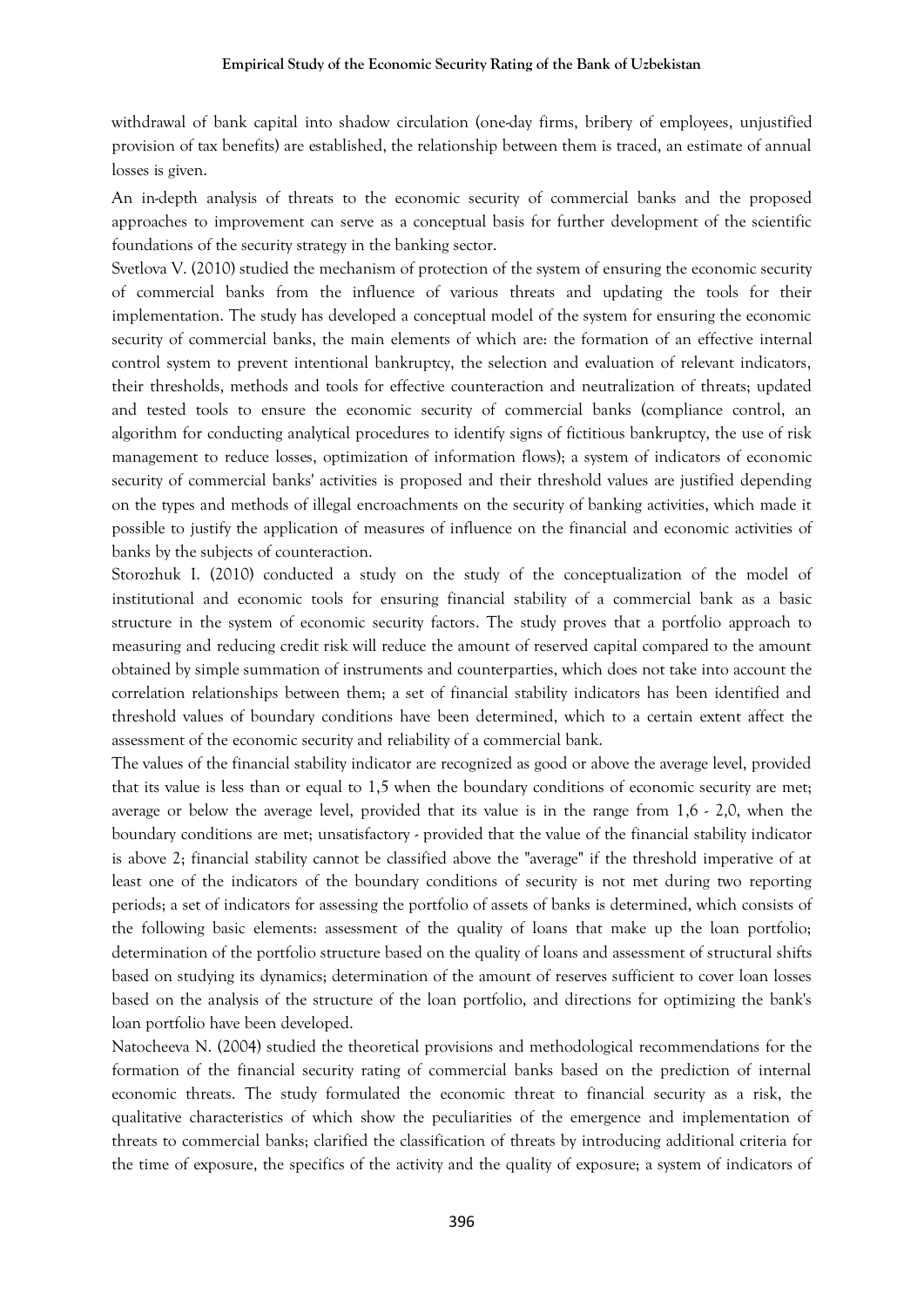internal economic threats to financial security is proposed and justified, taking into account the specifics of the activities of commercial banks; scientific approaches to improving the efficiency of the organization of the financial security system of commercial banks are formulated, based on an integrated approach, interaction, coordination of efforts and orientation of all services and departments to a common goal; recommendations for a phased reorganization of the existing financial security system of commercial banks and improvement of its strategy are proposed; a step-by-step assessment of the impact of the main external and internal factors that destabilize the safe operation of commercial banks has been developed; a toolkit for the financial security rating of commercial banks has been created based on monitoring the developed system of indicators and forecasting internal economic threats.

The advantage of the proposed method for determining the financial security rating of commercial banks, according to the criterion of forecasting internal economic threats, is the simplicity of calculations, visibility, which allows you to assess the level of financial security, increases the efficiency of making and effectiveness of management decisions. This gives advantages: firstly, to gain time to recognize the growing threat, to carry out specific measures to prevent a decrease in the level of financial security; secondly, by providing a high level of financial security, maintaining the image of a safe bank to attract new investors, depositors, thereby increasing the capital of a commercial bank.

However, despite the presence of a significant number of fundamental and applied works on certain aspects of ensuring the economic security of the banking sector, the problem of integrated management of this central element of banking activity has not been studied in sufficient detail from the point of view of its implementation both at the level of the banking system as a whole and at the level of each specific commercial bank.

#### **Method**

For the purposes of determining the security of the bank, the probability that the bank will function safely in the future is much more important. Therefore, in this paper, the bank's security is determined by the probability of an event, which consists in the fact that the bank will function safely for a certain period of time, taking into account the impact of random (economic) factors, i.e. regularly and timely perform all its functions.

In our case, the random variable R depends on time, i.e. *R = R(t).* For example, if we calculate the rating value R based on the monthly balances of the bank, then the value R will take random values at fixed points in time (*tk*) corresponding to the last days of each month.

Let's define the probability of safe functioning of a commercial bank as the probability that the value of the rating value *R* at time t will be greater than some critical value  $R_{kp}$  (Abdullaev A. Y., 2015).

The value of  $P_k$  is the lower boundary value of the rating and characterizes the state of the bank, which has completely lost its solvency and liquidity, i.e. has exhausted its own capital as a result of losses incurred in the amount of its own capital. The values of the bank's balance sheet parameters corresponding to such a state are calculated using the bank's model for twelve months and then using the numerical values of these balance sheet parameters, the ratings values for each month are calculated. The value of  $R_{kp}$  is calculated as the arithmetic mean of the calculated ratings values and is equal to  $R_{kn}$  = 0,36.

For further reasoning, it is necessary to accept the hypothesis about the distribution law of the random variable  $R_t.$  The following laws of distribution of random variables are most widely known:

- uniform distribution law;
- binomial distribution law;
- Poisson distribution;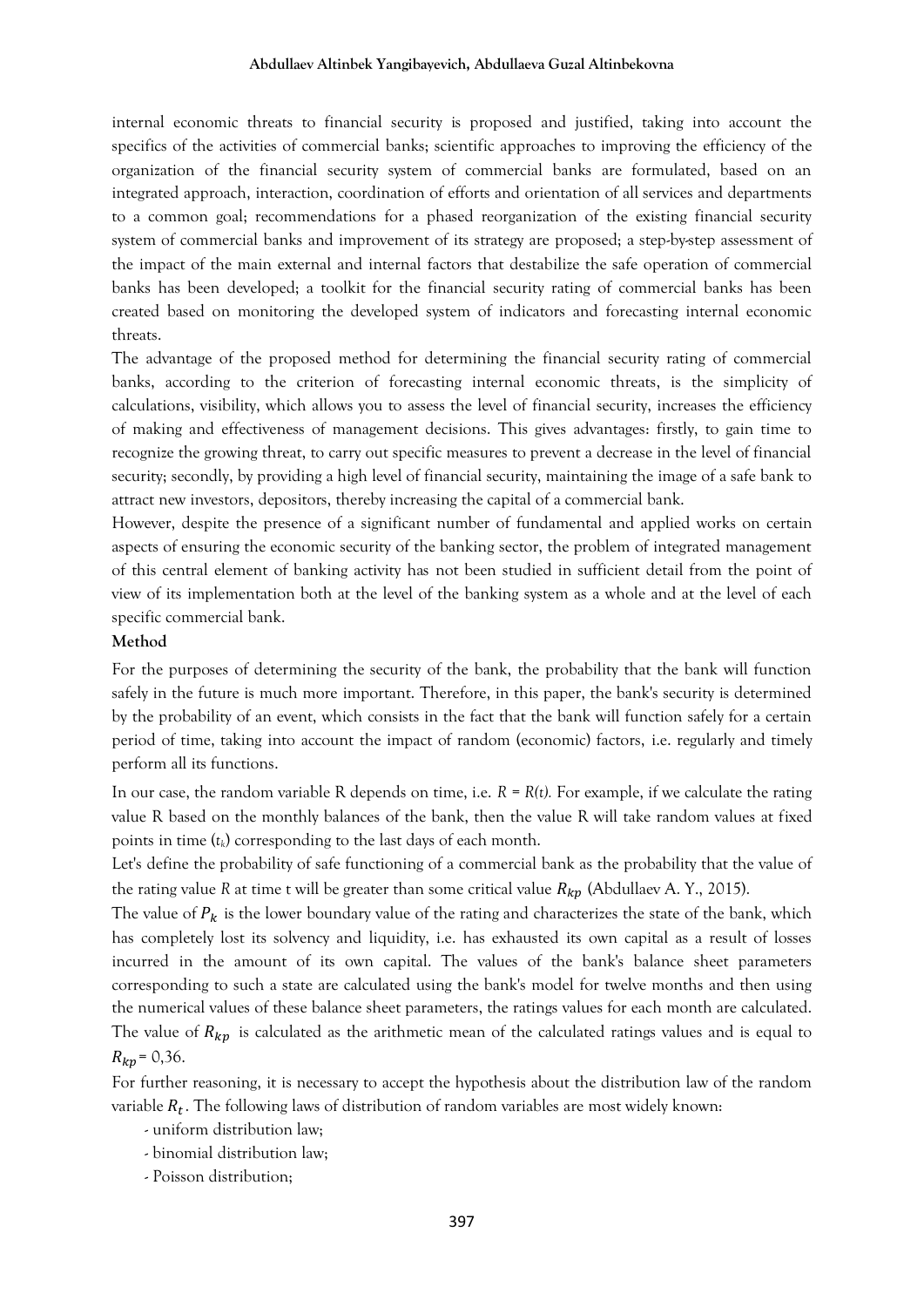- normal distribution law or Gauss law.

Consider a random variable  $\theta^{(n)}$  which is equal to:

$$
\theta^{(n)} = \theta_1 + \theta_1 + \theta_3 + \ldots + \theta_n
$$

For this random variable, the mathematical expectation is  $a_n$ , and the standard deviation (SD) is  $\sigma_n$ . Then the formula for normalizing this random variable will be written as:

$$
\mu^{(n)} = 1/\sigma_n(\theta^n - a_n)
$$

The Moivre-Laplace theorem states that the distribution law of a normalized random variable at n tends to the Gauss law (Lloyd, E. & Lederman W.).

A.M.Lyapunov proved that the distribution law of the normalized sum is  $\theta_1 + \theta_1 + \theta_3 + ... + \theta_n$ independent random terms is close to the Gauss law (the normal distribution law) if n is large, and the ratio

$$
\sum_{k=1}^n (\theta_n - a_n)^3 : (\sum_{k=1}^n D\theta_n)^{3/2} \qquad (a_n = M\theta_n) \text{ few.}
$$

This condition is violated if the variance of a small number of terms significantly exceeds the variance of the remaining terms, which for this reason will disappear after normalization. The Lyapunov condition is also violated in some special cases, for example, in the case leading to Poisson's law.

If after normalization the Gauss law is obtained, then it means that before normalization there was a Gauss law, but with arbitrary mean and variance. So, the sum of many independent random terms is distributed according to Gauss' law, regardless of how the terms were distributed.

Since the value of  $R$  is the sum of the values of  $R_i$ , and those, in turn, are also the sum of a sufficiently large number of terms (the sum of balances on various balance accounts), then with sufficient reason we can talk about the normal distribution of a random variable *R*.

The normal distribution is known to be determined by two parameters. These parameters represent the moments of the first and second order, or the mathematical expectation *mR* and the variance *DR* of a random variable *R*.

The probability density formula of a random normally distributed quantity *"x"* is written as:

$$
f(x) = \frac{1}{\sqrt{2\pi\sigma}} e^{-(x-a)^{2/2\sigma^2}}
$$
 (1)

Graphically, this function has a bell-shaped appearance, the peak of the bell falls on the mathematical expectation of a random variable, and the greater the variance of the random variable, the more flat the curve of the distribution density function has (Abdullaev A. Y., 2015).

There is also a practical way to check whether a random variable belongs to a particular distribution law. For this purpose, the so-called  $\aleph^2$  criterion serves. Using this criterion, it is checked whether the random variable "x" in question satisfies the given distribution law  $F_0(x)$ . This criterion is called the consent criterion.

Hypothesis  $H_0(F_x(x) = F_0(x))$  rejected, if  $\aleph^2 \ge \aleph^2_a$ .

$$
\aleph^2 = \sum_{k=1}^k (M_i - np_i)^2 / np_i
$$

 $\aleph^2$  - there is a measure of the deviation of the true distribution from the given one.

The value of  $\mathcal{R}^2$  is determined by special tables depending on the number of degrees of freedom of the specified accuracy (value *а*).

In our case, the random variable *R* depends on time, i.e.  $R = R(t)$ . The time function  $R(t)$ , which takes random values for each fixed t, is called a random process. For example, if we calculate the rating value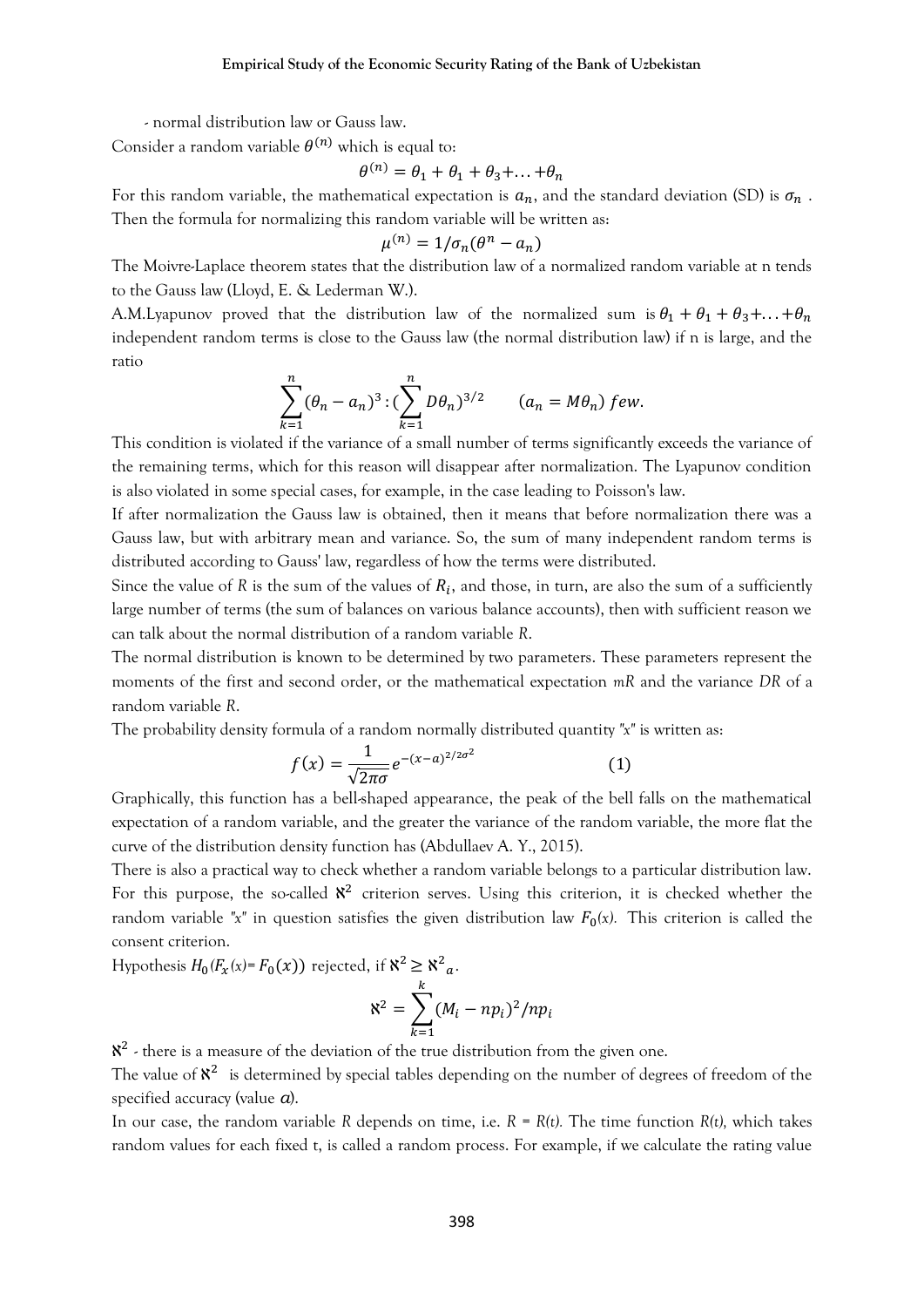*R* based on the monthly balances of the bank, then the value *R* will take random values at fixed points in time  $t_k$  corresponding to the last days of each month.

To solve the problem of determining the probability of safe functioning of the bank for some time (from the current moment to the time  $T_{nn}$ ), it is necessary to predict the value of a random variable *R* at the time  $T_{np}$  (to obtain the value of  $R(T_{np})$ ).

The function *R(t)* is determined from the available information about the values of R over the past period of time as a set of points  $(R_1, t_1)$ ,  $(R_2, t_2)$ , ...,  $(R_n, t_n)$ . The resulting function can be rolled forward for a certain time, i.e. to predict the mathematical expectation of a random variable in the future with a certain error.

Using the least squares method, it is possible to solve the problem of drawing the best straight line through a set of points  $(R_1, t_1)$ ,  $(R_2, t_2)$ , ...,  $(R_n, t_n)$ . If the sample distribution is normal, then the estimate of the least squares method coincides with the estimate of the maximum likelihood method (Abdullaev A., 2015).

Valid for the sample  $(R_1, t_1)$ ,  $(R_2, t_2)$ , ...,  $(R_n, t_n)$   $R_i$  has a normal distribution with mathematical expectation:

$$
mR = a + b * t \tag{2}
$$

and the variance of DR.

The Gauss-Markov theorem states that the least squares method estimate has minimal variance in the class of all linear unbiased estimates of parameters a and b.

The error of prolongation of the function  $mR(t)$  will be equal to the square root of the variance of the random variable. In this case, the prediction error will be the greater, the longer the prediction period. The standard deviation of the value R prolonged for a time interval ∆t is determined by the formula:

$$
KO = \sqrt{DR + DR * (\Delta t * b)^2)}
$$
 (3)

To find the coefficients a and b from equation (2), the following matrix expression is used:

$$
\binom{a}{b} = \left(\sum_{i}^{n} t_i \sum_{i}^{t_i}\right)^{-1} \times \left(\sum_{i}^{n} R_i \right) \tag{4}
$$

where *n* is the number of values of  $R_i$ ;  $t_i$  are the time points corresponding to the values of  $R_i$ , ( $i = 1$ , 2, …, *n).*

Solving equation (4), we determine the values of the coefficients a and b:

$$
a = \frac{\sum R_i * \sum t_i^2 - \sum R_i * t_i * \sum t_i}{n * \sum t_i^2 - (\sum t_i)^2}
$$
(5)

$$
b = \frac{n * \sum R_i * t_i - \sum R_i * \sum t_i}{n * \sum t_i^2 - (\sum t_i)^2}
$$
 (6)

The variance of a random variable *R* is determined by the formula:

$$
D_k = \frac{1}{n-1} * \sum (mR_i - R_i)^2
$$
 (7)

And the value of the standard deviation *(SD)* of a random variable *R* from its mathematical expectation *mR* is defined as:

$$
\sigma = \sqrt{D_R} \tag{8}
$$

To determine the multiple correlation coefficient, it is necessary to use the following dependencies:

$$
KR = \frac{\sum (a + bt_i)^2}{\sum R_i^2} \tag{9}
$$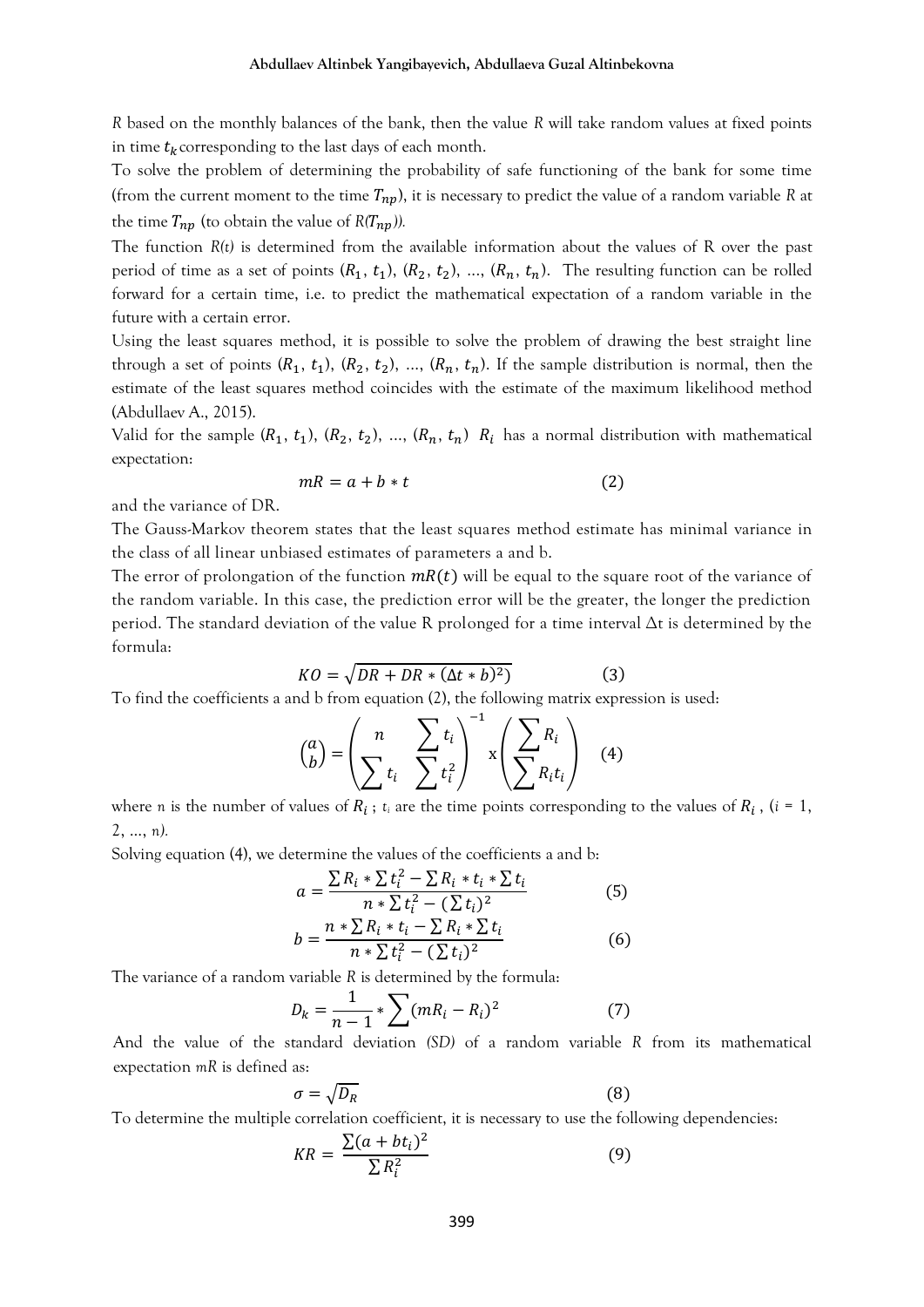Now, knowing the mathematical expectation of the value R and its variance at the time  $T_{np}$  (forecast date), i.e. the values that completely determine the normal distribution of  $N(R, mR, DR)$ , it is possible to determine the probability *(p)* that the random variable R, distributed according to the normal law, will be at the estimated time in a certain range of values:

$$
p(c \le R \le d) = \frac{1}{\sqrt{2\pi}} \int_{c}^{d} e^{-(R - mR)^{2/2\sigma^{2}}} dR_{i} \qquad (10)
$$

The forecasting interval is selected from the conditions of the bank's complete loss of liquidity and solvency, i.e. the complete depletion of its own capital.

As it was shown above, with a decrease in the *R* rating value below 0,36, the bank has exhausted its own capital and, according to the rules of effective functioning, should be closed. Thus, the lower limit of integration is  $c = R_{kp}$ , and the upper limit is *d* - infinity.

Probability *(p)* can be expressed in terms of the probability integral:

$$
F(t) = \sqrt{\frac{2}{\pi}} \int_{0}^{t} e^{-\frac{s}{2}} ds
$$
 (11)

To determine the values of this probability integral, there are detailed Laplace tables for the integral function of the normal distribution, according to which the probability values are determined. If the following substitution is made in the expression for determining probability (10):  $s = \frac{R-mR}{2}$  $\frac{m}{\sigma}$ , then the probability of finding a random variable *R* in the interval from *(c)* to infinity can be expressed through the tabular function *F(t)* as follows:

$$
p(c \le R \le \infty) = F\left(\frac{\infty - mR}{\sigma}\right) - F\left(\frac{c - mR}{\sigma}\right); \quad F\left(\frac{\infty - mR}{\sigma}\right) = 0.5
$$

$$
p(c \le R \le \infty) = 0.5 - F\left(\frac{c - mR}{\sigma}\right)
$$
(12)

Thus, the probability value we need is determined by the ratio (12) using a table to determine the values of the function  $F\left(\frac{c-mR}{\epsilon}\right)$  $\frac{mn}{\sigma}$ ).

The resulting probability value will be the same value that determines the probability of a commercial bank maintaining its solvency and liquidity, i.e. the probability of safe functioning (Abdullaev A.Y., 2015).

#### **Findings and discussions**

The condition for ensuring the economic security of banks is the prevention and protection from economic threats. The concept of "economic security" should correspond, firstly, with a focus on a civilized and efficient banking business. Domestic banks are not yet able to satisfy customers in highquality banking services. This situation is unsafe because there are threats from foreign banking service providers (Abdullaev A.Y., 2015).

Secondly, the stable functioning of banks is fraught with the danger of stagnation. Banks operate in a constantly changing economic system, and in order not to be a brake on it, banks must develop. Moreover, the pace of development of banks should be adequate to the pace of development of the economic system or even ahead.

Thirdly, the implementation of threats always carries losses. In order to reduce them, the primary condition for ensuring the economic security of banks should be the prevention of economic threats, not protection against them, since losses from unforeseen and unexpected threats are more significant than from predicted threats.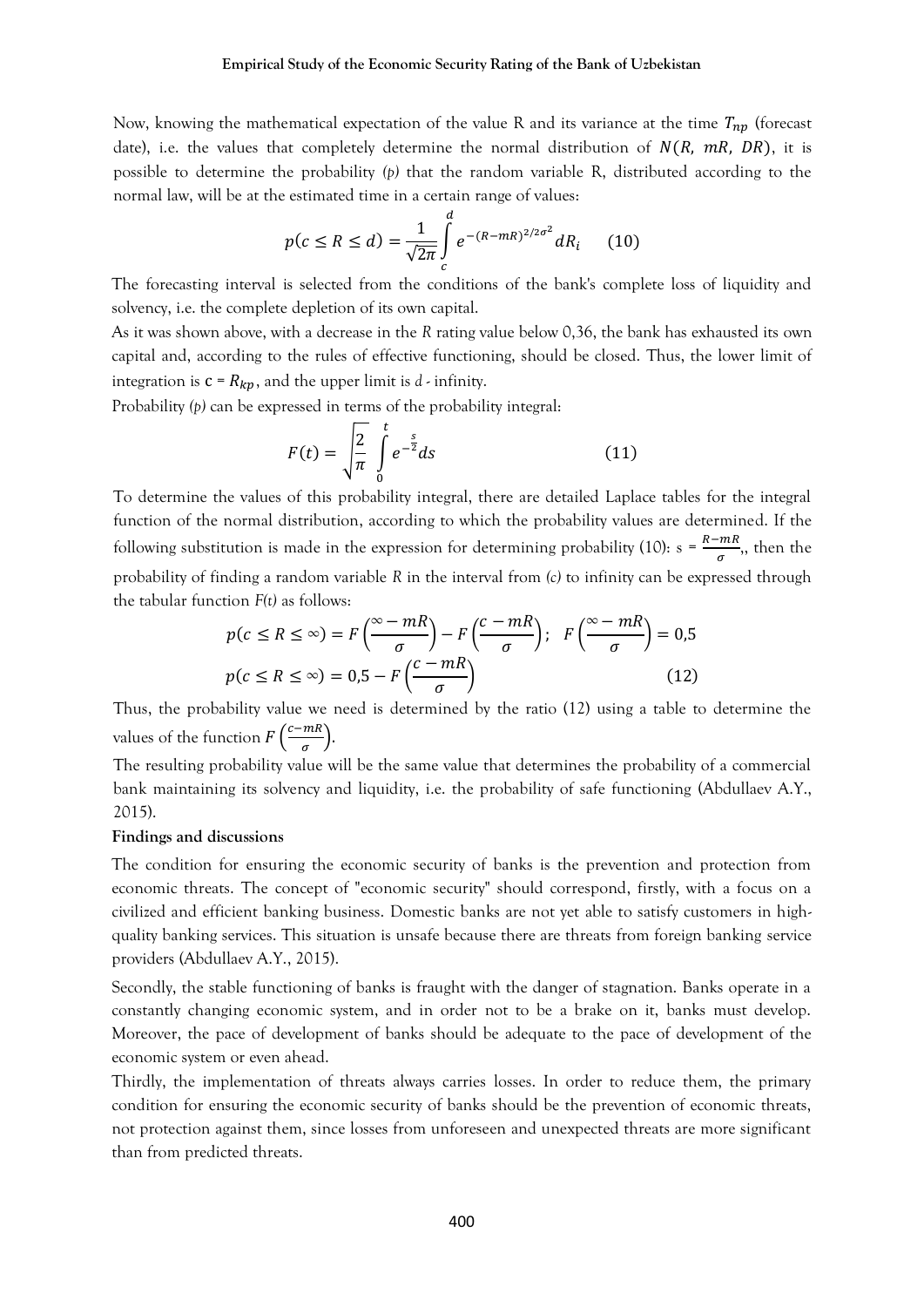Ensuring the economic security of banks provides for the presence of entities to influence objects in order to solve strategic and operational security tasks, carry out organizational measures, compensate for losses, ratings. The rating of economic security of banks consists in deriving a free assessment of the level of economic security. The main criterion for such an assessment of banks is the qualitative indicators of their safe operation. The rating formation is focused on the dynamics of indicators (indicators) and involves the development of categories of safe state of banks. The final result of the assessment is the assignment of banks to one or another security category (Abdullaev A.Y., 2015).

The paper develops a step-by-step assessment of the impact of destructive threat factors on economic security. The main stages of such an assessment are: identification of factors; determination of the degree of their impact and differentiation of economic security at the stage; establishment of an acceptable level of impact; impact assessment; assessment analysis and development of measures to reduce this impact.

For a qualitative assessment of the impact of factors, economic security is differentiated into five stages: stable, unstable, threatening, critical and extreme according to the degree of increase in the impact of destructive factors. Each stage is characterized by a change in the values of indicators and represents a deterministic model of the relationship between the effective indicator of the level of economic security at a particular stage and the factor indicator. By the level of economic security, the author understands the totality of the stages of economic security at a particular time for a particular bank. Since a scientifically based mechanism for differentiating the permissible level of the impact of destructive factors on the danger to which the activities of commercial banks are exposed has not yet been developed (Abdullaev A.Y., 2015).

The economic security strategy is implemented on the basis of a system of criteria and indicators of economic security (indicators). Criteria for the economic security of banks can be: classification of banks according to the degree of problems; establishment of a system of limits; assessment of the financial condition of banks in crisis conditions.

Within the framework of banking supervision and control, the classification of banks according to the degree of problems divides them into four groups according to the degree of increase in problems and threats, which relate mainly to four aspects: the presence of unpaid customer documents, the amount of the bank's own funds (capital); shortcomings in accounting and reporting and not providing the required reporting forms on the current date. However, not all of these signs of problems can be indicators of economic security. Indicators (indicators) include the lack of funds in the correspondent account of the bank and the lack of own funds (capital) of the bank.

In the system of economic security of banks, indicators must meet the requirements of the system: firstly, reflect the main areas of activity of banks; secondly, be in relationship with the process of their development. Methodically, indicators should meet the following requirements: be fairly simple and specific, defined and visual, compatible with the current accounting system and provide for the possibility of tracking and control (monitoring).

When developing threshold values of indicators, a key role belongs to the dynamics of changes in indicators, which reveals positive and negative trends, and is determined either by the growth rate or the rate of decline of individual indicators. Analysis of trends in indicators allows us to judge the increase or decrease of threats and the reaction of banks to their approach or removal. This leads to a logical conclusion, which is as follows: firstly, the growth or decline rates of indicators give an idea of the approach or removal of threats and a characteristic of the stage of economic security of banks at which they are at a certain point in time; secondly, by the dynamics of changes in indicators, it is possible to judge the financial condition of banks and their "feedback", i.e. the measures taken to approach or remove threats (Abdullaev A.Y., 2015).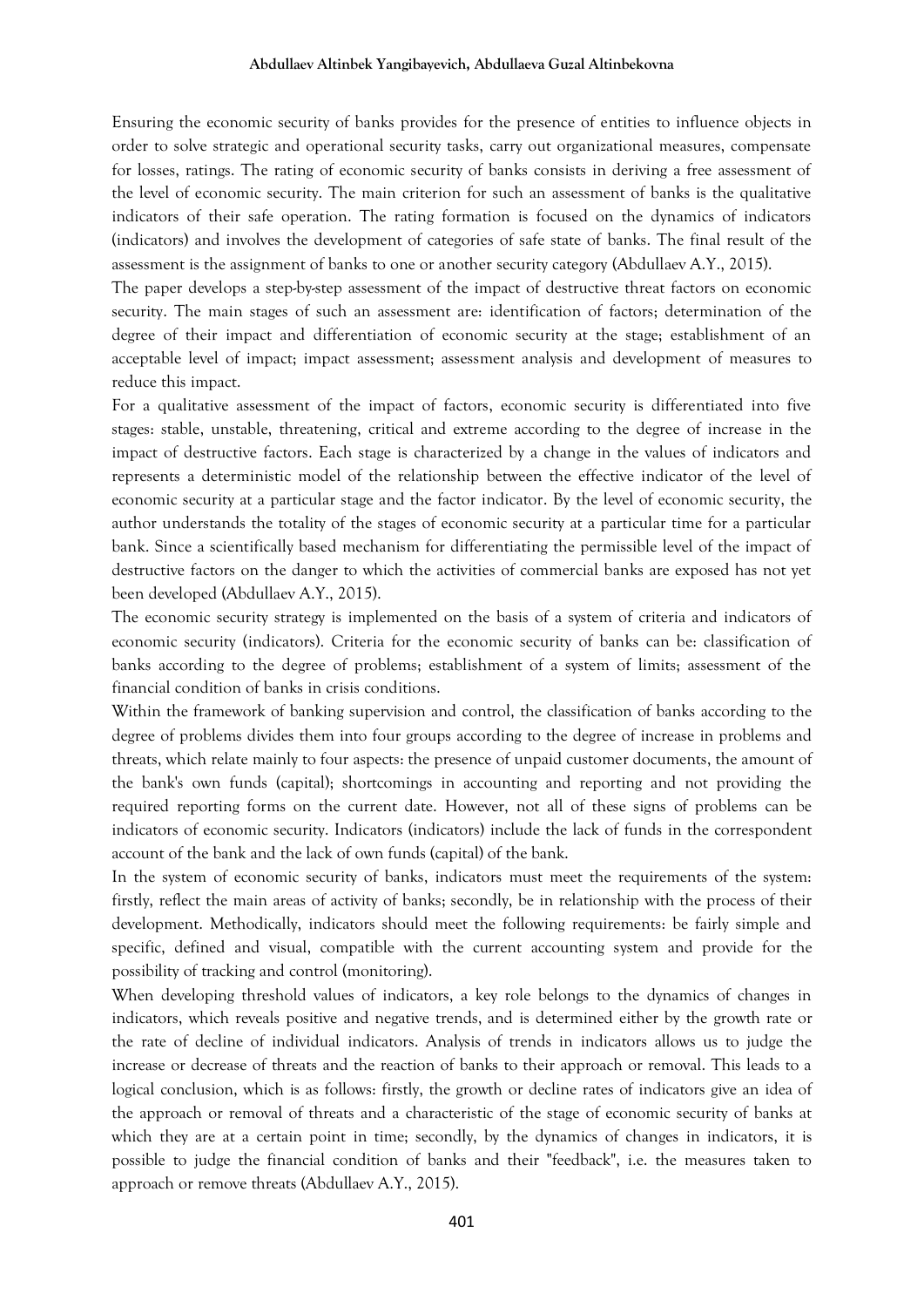When developing the parameters of economic security indicators, the reference is the statement about an acceptable level of economic security at which banks will be able to develop safely.

The economic security of banks is conditioned, among other things, by its organization, which is provided within banks to one degree or another by all departments and services available in the bank. However, the security service and the internal control service are directly involved in ensuring safe working conditions of the bank. The activities of the security service are focused on identifying, preventing and suppressing encroachments of criminal structures on property, intellectual property, protected personnel and information. But it does not follow from this that the economic security of banks is insured against the impact of threats, since threats may not be related to property, personnel, information. This means that the range of threats under consideration is wider than those against which the security service provides protection.

The Internal Control Service is focused on protecting the interests of investors, banks and their clients by monitoring compliance by the bank's employees with the legislation, ensuring an appropriate level of reliability, minimizing: banking risks. The Internal Control Service monitors internal threats. Protection of banks from external threats is partly carried out by collection units, financial management, analytical support service, legal department. There is no consistency between them, there is duplication of functions of departments and services, they do not work for a single goal - ensuring the economic security of all bank activities.

Analysis of the existing organization of economic security of banks has shown that the range of economic threats is not fully covered by the bank's services, indicators are not monitored, the level of economic security is not determined. The management of banks does not include the task of ensuring economic security among the priorities. The absence of a system of interaction, coordination of efforts, and an integrated approach to solving problems of ensuring economic security does not create conditions for forecasting economic threats (Abdullaev A., 2015).

There is a need to improve the strategy of economic security of banks. It is conditioned by the essence of the process of economic security and forecasting of economic threats, which implies the prospect of further activity and development of banks. The content of the economic security strategy is determined by the internal policy of the bank and the dynamics of changes in indicators, taking into account the specifics of the bank's activities. The strategy should be fixed in the strategic plan of the bank on the basis of long-term goals of their safe development.

In the long term, the economic security rating is based on the use of a probabilistic model. Knowing the joint distributions of probabilistic output indicators for various internal states of the bank, as well as a priori distributions of possible internal states, which together determines the probabilistic model of the object, using the apparatus of mathematical statistics, it is possible to evaluate the economic security rating. At the same time, the remaining internal states will act as side effects, which, although they affect the behavior of indicators, are not related to the rating of economic security (Abdullaev A.Y., 2015).

The internal state of the bank from the point of view of economic security depends on the impact of internal economic threats. As a tool for forecasting the emergence and growth of internal economic threats and the corresponding level of economic security of banks. The following algorithm is used to rank commercial banks by bank security rating:

1) using the obtained values of *R<sup>i</sup>* and *t<sup>i</sup>* according to formulas (5-9), the values of the following values are calculated: coefficients *a* and *b*; standard deviation *(RMS);* multiple correlation coefficient *KR*;

2) then the forecast time  $T_{np}$  is selected, i.e. the period before which the probability of safe functioning of the bank will be determined and calculated: the predicted value of the rating  $R_{np} = a +$  $b * T_{np}$ ; the standard deviation of the value  $R_{np}$  ( $b_{np}$ ) according to the formula (3).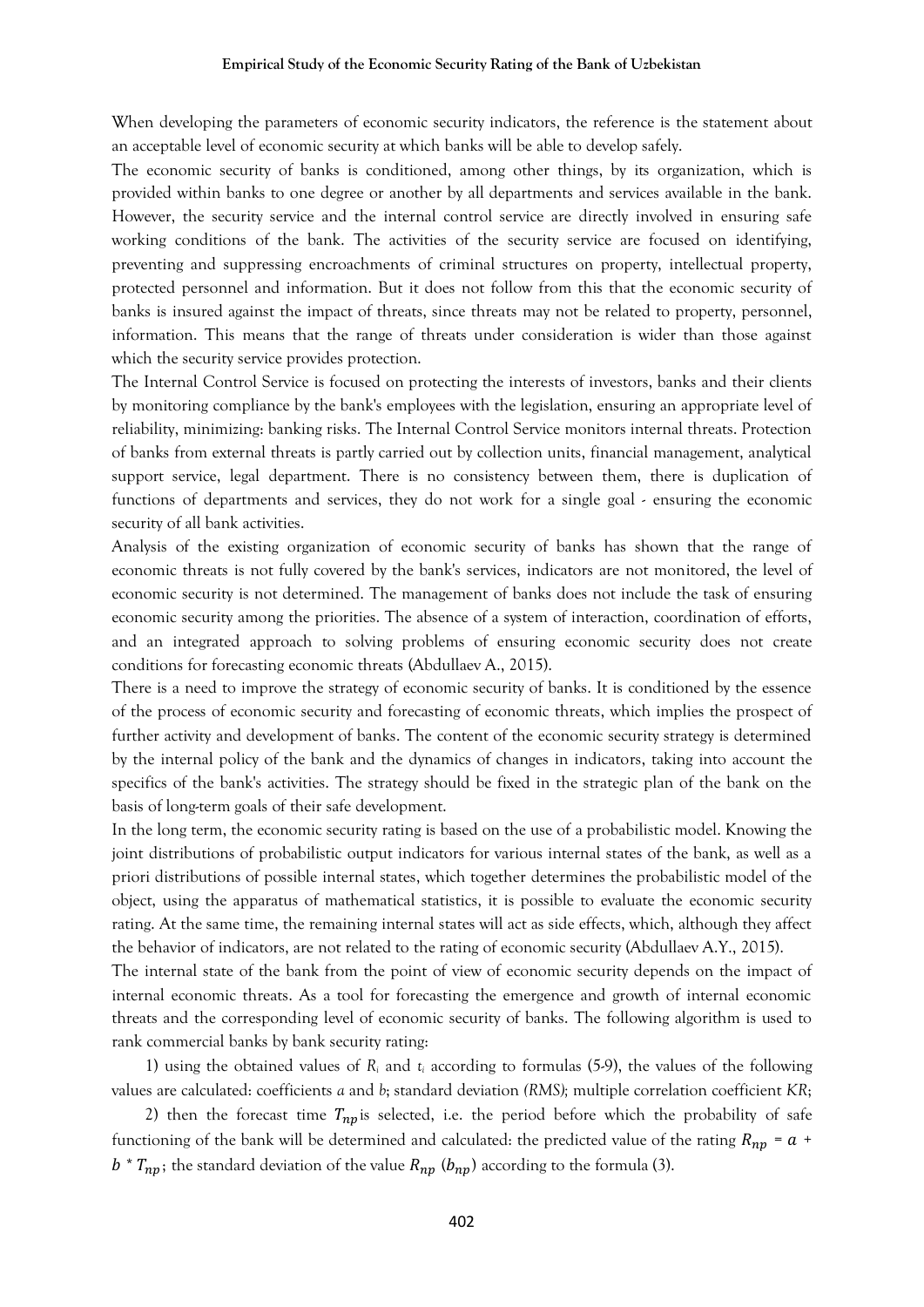The calculation results for each bank are summarized in Table 1.

| No bank        | equations,<br>Parameter<br>$\omega$ | equations,<br>Parameter<br>(h) | deviation,<br>quadratic<br>Medium<br>$\widehat{G}$ | correlations,<br>Ratio<br>$(r_m)$ | meaning<br>Forward<br>looking<br>rating,<br>$\mathcal{B}$ | meaning<br>Forward<br>looking<br>SD,<br><u>ίσ.</u> | argument,<br>Function<br>$\overline{S}$ | probabilities<br>Meaning<br>$\mathcal{G}$ |
|----------------|-------------------------------------|--------------------------------|----------------------------------------------------|-----------------------------------|-----------------------------------------------------------|----------------------------------------------------|-----------------------------------------|-------------------------------------------|
| 1              | a <sub>1</sub>                      | b <sub>1</sub>                 | $\sigma_1$                                         | $r_{1}$                           | $R_{pr_1}$                                                | $\sigma_{pr_1}$                                    | $S_1$                                   | $\omega_1$                                |
| $\overline{2}$ | a <sub>2</sub>                      | b <sub>2</sub>                 | $\sigma_2$                                         | $r_{\rm 2}$                       | $R_{pr_2}$                                                | $\sigma_{pr_2}$                                    | $S_2$                                   | $\omega_2$                                |
| 3              | $a_3$                               | $b_3$                          | $\sigma_3$                                         | $r_3$                             | $R_{pr_3}$                                                | $\sigma_{pr_3}$                                    | $S_3$                                   | $\omega_3$                                |
| $\overline{4}$ | $a_4$                               | $b_4$                          | $\sigma_4$                                         | $r_{\!4}$                         | $R_{pr_{\underline{4}}}$                                  | $\sigma_{pr_4}$                                    | $S_4$                                   | $\omega_4$                                |
| $\cdots$       | $\cdots$                            | $\cdots$                       | $\cdots$                                           | $\cdot$ $\cdot$ $\cdot$           | $\cdots$                                                  | $\cdots$                                           | $\cdots$                                | $\cdots$                                  |
| $\mathbf n$    | $a_n$                               | $b_n$                          | $\sigma_n$                                         | $r_n$                             | $R_{pr_{n}}$                                              | $\sigma_{pr_n}$                                    | $S_n$                                   | $\omega_n$                                |

Table 1. Determination of the probability of bank security

3) the value of the probability integral  $F(s)$  is determined by the tables Laplace. The value of  $s =$  $c-R_{np}$  $\frac{n_{np}}{\sigma}$ ;  $c = R_{np}$ .

The probability (p) that the bank will be solvent until the time  $T_{np}$ , i.e. it will not suffer bankruptcy, is determined by substituting the tabular value of the probability integral into formula (12). These calculations are performed for each bank, and then the banks are lined up in the list in order of decreasing probability (p).

The method described above for determining the probability of safe functioning of sixteen banks by the algorithm.

Monthly balances of these banks for the period from January 1, 2020 to January 31, 2020 are used for calculations. Banks were selected for the purposes of the study.

Table 2 shows the results of calculations of the following values: a and b are the values of the coefficients in equation (2) for approximating the value of R;  $\sigma$  is the value of the standard deviation of the value of R; CR is the multiple correlation coefficient;  $R(t+3)$  is the predicted value of the value of R for three months ahead;  $\sigma(t+3)$  is the predicted value of the standard deviation; s is the value of the argument of the probability integral function; p is the probability of safe operation of the bank for three months.

Table 2. The results of the probability of the security of the functioning of commercial banks

| $N_{\rm 0}$ | Parameter<br>equations<br>$\Omega$ | Parameter<br>equations,<br>$\frac{(b)}{\text{ledium}}$ | quadratic<br>deviation | correlations,<br>$(x_m)$<br>Ratio | meaning<br>looking<br>rating, | meaning<br>looking<br>SKO | Argument<br>functions,<br>$\odot$ | probabilities,<br>Meaning<br>$\mathcal{G}$ |
|-------------|------------------------------------|--------------------------------------------------------|------------------------|-----------------------------------|-------------------------------|---------------------------|-----------------------------------|--------------------------------------------|
|             | 0,6487                             | $-0,0061$                                              | 0,1386                 | 0,030                             | 0,7768                        | 0,1389                    | 1,3887                            | 0,899715                                   |
| 3           | 0,6821                             | 0,0040                                                 | 0,1137                 | 0,8723                            | 0,7849                        | 0,0040                    | 3,3776                            | 0,996802                                   |
| 12          | 0,6496                             | $-0,0067$                                              | 0,1386                 | 0,031                             | 0,5488                        | 0,1389                    | 1,3890                            | 0,898941                                   |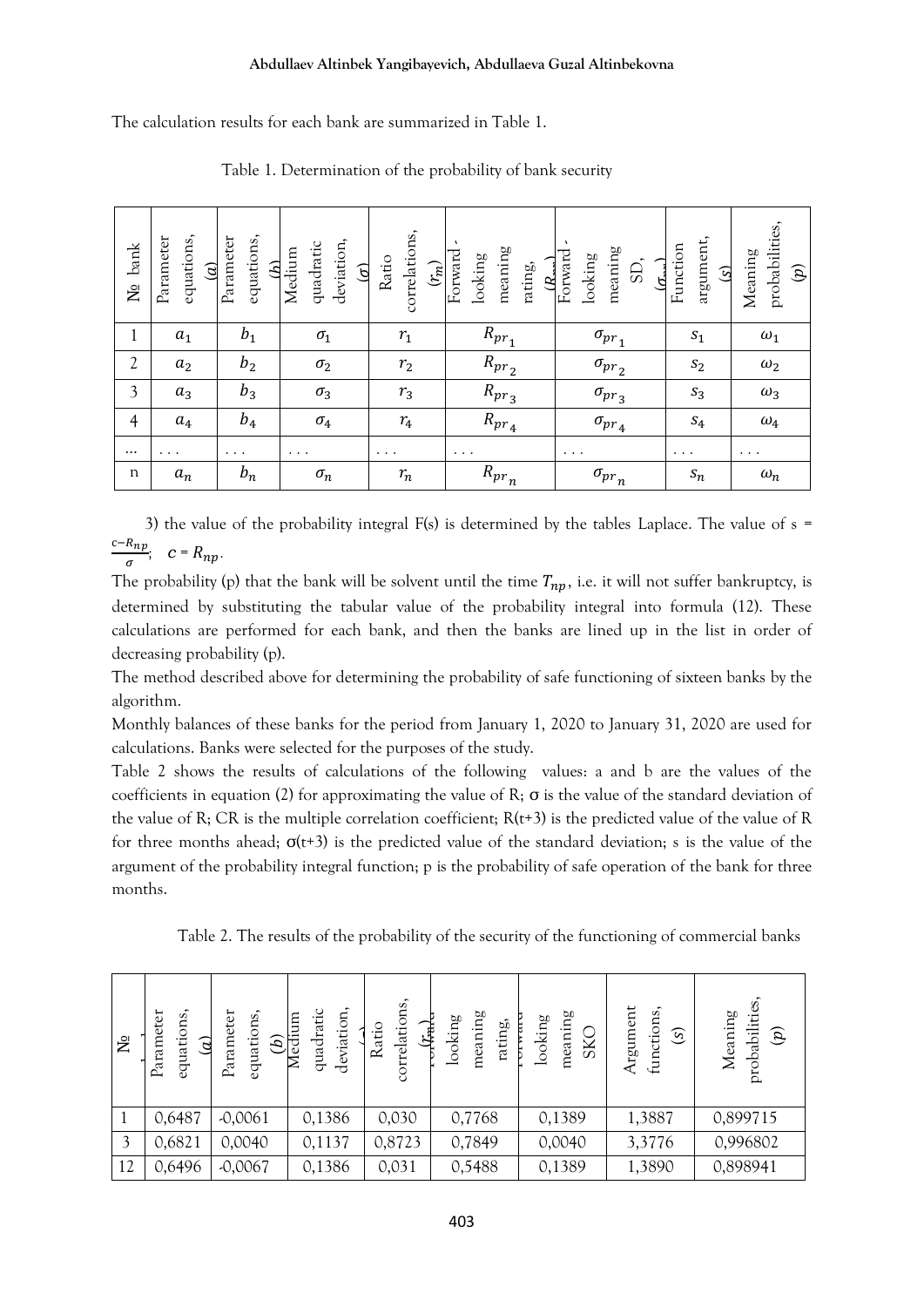| Empirical Study of the Economic Security Rating of the Bank of Uzbekistan |  |  |  |  |  |  |  |  |  |  |  |  |
|---------------------------------------------------------------------------|--|--|--|--|--|--|--|--|--|--|--|--|
|---------------------------------------------------------------------------|--|--|--|--|--|--|--|--|--|--|--|--|

| $\overline{2}$ | 0,6481 | $-0,0060$ | 0,1378 | 0,027  | 0,7693 | 0,1381 | 1,3880 | 0,901108 |
|----------------|--------|-----------|--------|--------|--------|--------|--------|----------|
| 4              | 0,6828 | 0,0043    | 0,1143 | 0,8429 | 0,7856 | 0,1143 | 3,3783 | 0,998578 |
| 5              | 1,0639 | $-0,0331$ | 0,1651 | 0,4047 | 0,7149 | 0,1659 | 0,9398 | 0,821768 |
| 6              | 0,6448 | $-0,0096$ | 0,0891 | 0,1613 | 0,4930 | 0,0891 | 1,3815 | 0,916459 |
| 7              | 0,6832 | 0,0046    | 0,1145 | 0,8425 | 0,7568 | 0,1146 | 3,3787 | 0,999997 |
| 9              | 1,0644 | $-0,0336$ | 0,1659 | 0,4050 | 0,7068 | 0,1667 | 0,9404 | 0,819997 |
| 8              | 0,6447 | $-0,0095$ | 0,0888 | 0,159  | 0,4927 | 0,0888 | 1,3812 | 0,916432 |
| 11             | 0,6826 | 0,0042    | 0,1141 | 0,8688 | 0,7852 | 0,1141 | 3,3781 | 0,998163 |
| 10             | 0,6482 | $-0,0061$ | 0,1379 | 0,028  | 0,7799 | 0,1385 | 1,3883 | 0,901129 |
| 13             | 0,6499 | $-0,0063$ | 0,1389 | 0,033  | 0,5491 | 0,1389 | 1,3892 | 0,898998 |
| 14             | 0,6824 | 0,0041    | 0,1139 | 0,8691 | 0,7849 | 0,1139 | 3,3779 | 0,997164 |
| 15             | 0,6829 | 0,0045    | 0,1143 | 0,8432 | 0,7567 | 0,1143 | 3,3785 | 0,999893 |
| 16             | 0,6483 | $-0,0060$ | 0,1382 | 0,029  | 0,7801 | 0,1387 | 1,3884 | 0,900901 |
|                |        |           |        |        |        |        |        |          |

\*Source: authors' calculations

Table 2 shows a list of commercial banks as the probability of their safe operation decreases during the three months following December 31, 2020.

|                          |                          | functioning               |       |  |  |
|--------------------------|--------------------------|---------------------------|-------|--|--|
| Place in the             | No bank                  | Probability of safety     |       |  |  |
| rating                   |                          | $p(a \leq P \leq \infty)$ | $\%$  |  |  |
| $\mathbf{1}$             | $\overline{\mathcal{L}}$ | 0,999997                  | 99,99 |  |  |
| $\overline{2}$           | 15                       | 0,999893                  | 99,99 |  |  |
| 3                        | $\overline{4}$           | 0,998578                  | 99,99 |  |  |
| $\overline{4}$           | 11                       | 0,998163                  | 99,99 |  |  |
| 5                        | 14                       | 0,997164                  | 99,99 |  |  |
| 6                        | 3                        | 0,996802                  | 99,99 |  |  |
| $\overline{\mathcal{U}}$ | 6                        | 0,916459                  | 91,65 |  |  |
| 8                        | 8                        | 0,916432                  | 91,64 |  |  |
| 9                        | 10                       | 0,901129                  | 90,11 |  |  |
| 10                       | $\overline{2}$           | 0,901108                  | 90,11 |  |  |
| 11                       | 16                       | 0,900901                  | 90,09 |  |  |
| 12                       | $\mathbf{1}$             | 0,899715                  | 89,97 |  |  |
| 13                       | 13                       | 0,898998                  | 89,90 |  |  |
| 14                       | 12                       | 0,898941                  | 89,89 |  |  |
| 15                       | 5                        | 0,821768                  | 82,18 |  |  |
| 16                       | 9                        | 0,819997                  | 82,00 |  |  |

Table 3. Security rating of commercial banks in accordance with the probability of their safe

Table 3 shows that the safety of the functioning of banks ranked in the security rating from 1 to 6 is not in doubt; the safety of the functioning of banks ranked in the rating from 7 to 13 may cause concern. The bank, ranked in the security rating from 15 to 16, is in a critical position from the point of view of security.

After achieving a balance in all indicators, the decision-maker makes a comparative assessment of the consequences of the decisions taken on alternative options. If not one of the alternatives does not satisfy the decision-maker from the point of view of economic values, then he re-accesses the database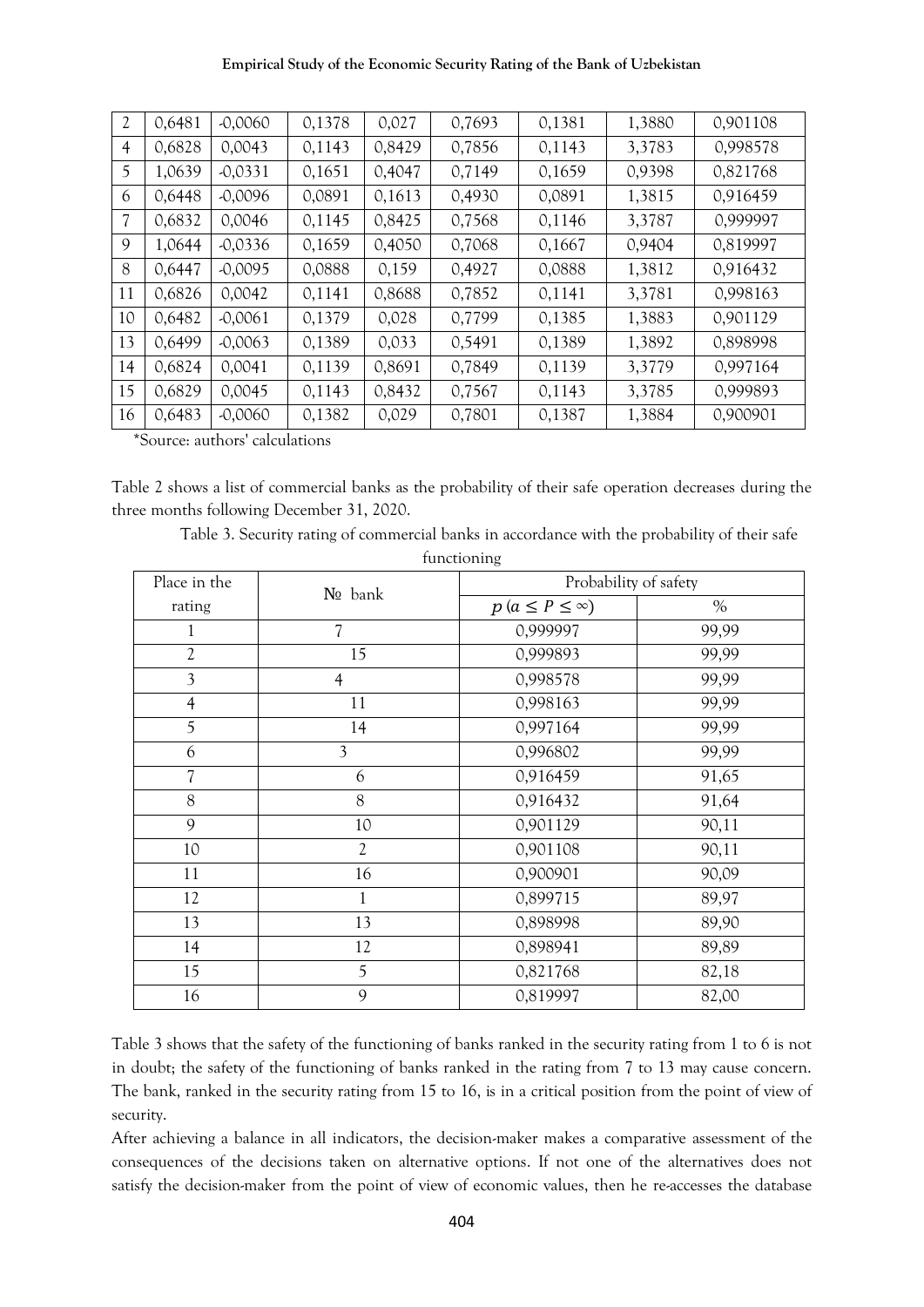and implements models with a qualitatively new array of information. He will repeat this procedure until a satisfactory calculation option is reached. The structure of the database provides for the possibility of reflecting all the necessary data, taking into account the economic conditions and content systems of each commercial bank.

The following designations are used in the figure: 1 - decision maker; 2 - database; 3 -algorithms for analyzing retrospective data on the development of the bank's economic security; 4 - algorithm for the bank's economic security, taking into account the equity factor; 6 - algorithms for calculating the parameters of equations, standard deviation and multiple correlation coefficient; 7 - algorithm for predicting the value of the bank's economic security rating; 8 - algorithm for predicting the standard deviation of the rating by banks; 9 - checking the balance and acceptability of the results; 10 - model results for analyzing and evaluating the consequences of decisions taken; 11 - algorithm for predicting the safe functioning of the banking sector.



Figure 1. Mechanism for assessing the rating of the safe functioning of the banking sector \*Source: authors' calculations

In general, the results of the analysis of the retrospective of the economic security of banks by various types show that the development and implementation of algorithms in them are of fundamental importance. In this regard, there is a great interest in the algorithm of the long-term functioning of the banking sector, taking into account economic security in the two-level system "branch - main office". To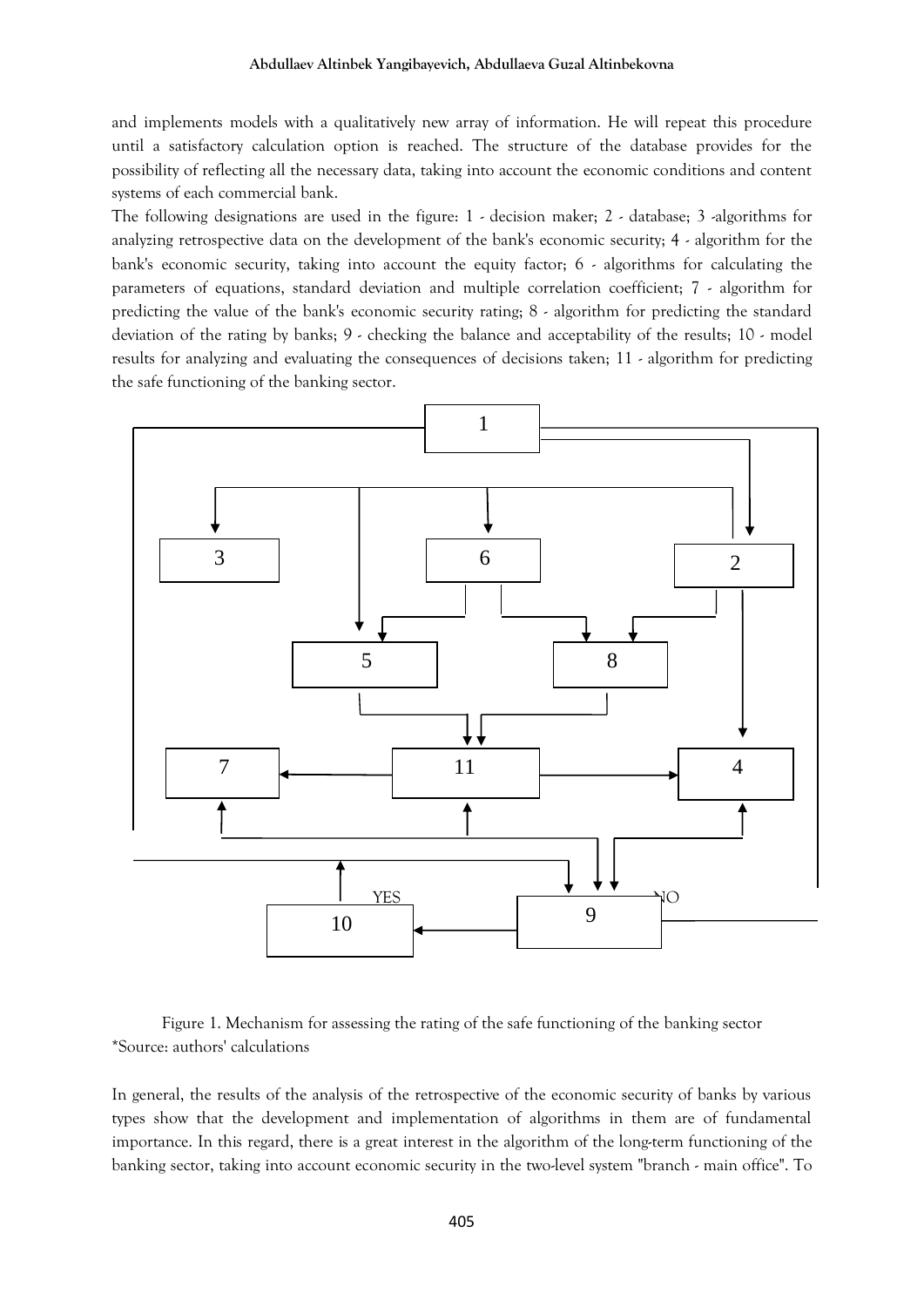implement these tasks, a system of algorithms for the safe development of the banking sector should be developed on a PC.

## **Conclusion**

In this paper, the methodology of forecasting the financial condition of a commercial bank is substantiated, according to which the economic security of the bank is determined by the probability of an event consisting in the fact that the bank will function safely for a certain period of time in the future, taking into account the impact of random parameters.

The advantage of the proposed method of determining the rating of economic security of banks, according to the criterion of forecasting internal economic threats, is the simplicity of calculations, visibility, which allows you to assess the level of economic security, increases the efficiency of making and effectiveness of management decisions. This gives advantages: firstly, to gain time to recognize the growing threat, to carry out specific measures to prevent a decrease in the level of economic security.; secondly, by providing a high level of economic security, maintaining the image of a safe bank to attract new investors, depositors, thereby increasing the bank's capital.

An integrated approach to considering the bank as a complex dynamic system functioning in changing market conditions allowed us to give a detailed definition of the bank's economic security rating, reveal the content of its economic security rating and apply research methods widely used in the theory of management of complex systems. This approach has also determined the basic principles of building a bank's economic security rating, which gives its users not only a comparative assessment of the current state of banks, but also allows them to judge the bank's economic security of their financial position in the future.

The developed methodology for determining the safety rating of banks can be used by counterparty banks, bank supervisory authorities, rating agencies both to compare the safety of banks relative to each other at different points in time, and to determine the probability of safe functioning of individual banks in the future.

## **Acknowledgements**

The authors would like to thank the anonymous reviewer and editor for their helpful comments and suggestions on the previous draft of this article, which allowed them to make significant improvements. The authors also thank Takhir Kuchkarov for his help in programming the problem turnover and structure of the bank's banking resources as well as Narbay Karimov for their help in improving the project. Guzal Abdullayeva thanks the staff of the Service Department of the Jizzakh Polytechnic Institute for their hospitality during his research visit. The authors are responsible for any remaining errors.

## **References**

Abdullaev, A.Y. (2014): Development of a methodology for determining the rating assessment of the liquidity of commercial banks in Uzbekistan. *Russian scientific journal Financial management*, 61, 83 – 90.

Abdullaev, A.Y. (2015): The development of methods of analysis and forecasting of the liquidity of commercial banks in Uzbekistan. *SAARJ Journal on Banking & Insurance Research*, 4(6), 73-87.

Abdullaev, A.Y. (2015): Working out under methods of the construction of a rating of liquidity while functioning commercial banks of Uzbekistan. *International Journal of Economics, Commerce and Management*, 3(11), 241 – 249.

Abdullaev, A.Y. (2016): Сonceptual bases of the study of the crisis and liquidity of commercial banks. *Journal of Management Value & Ethics, India*, 6, 31 – 51.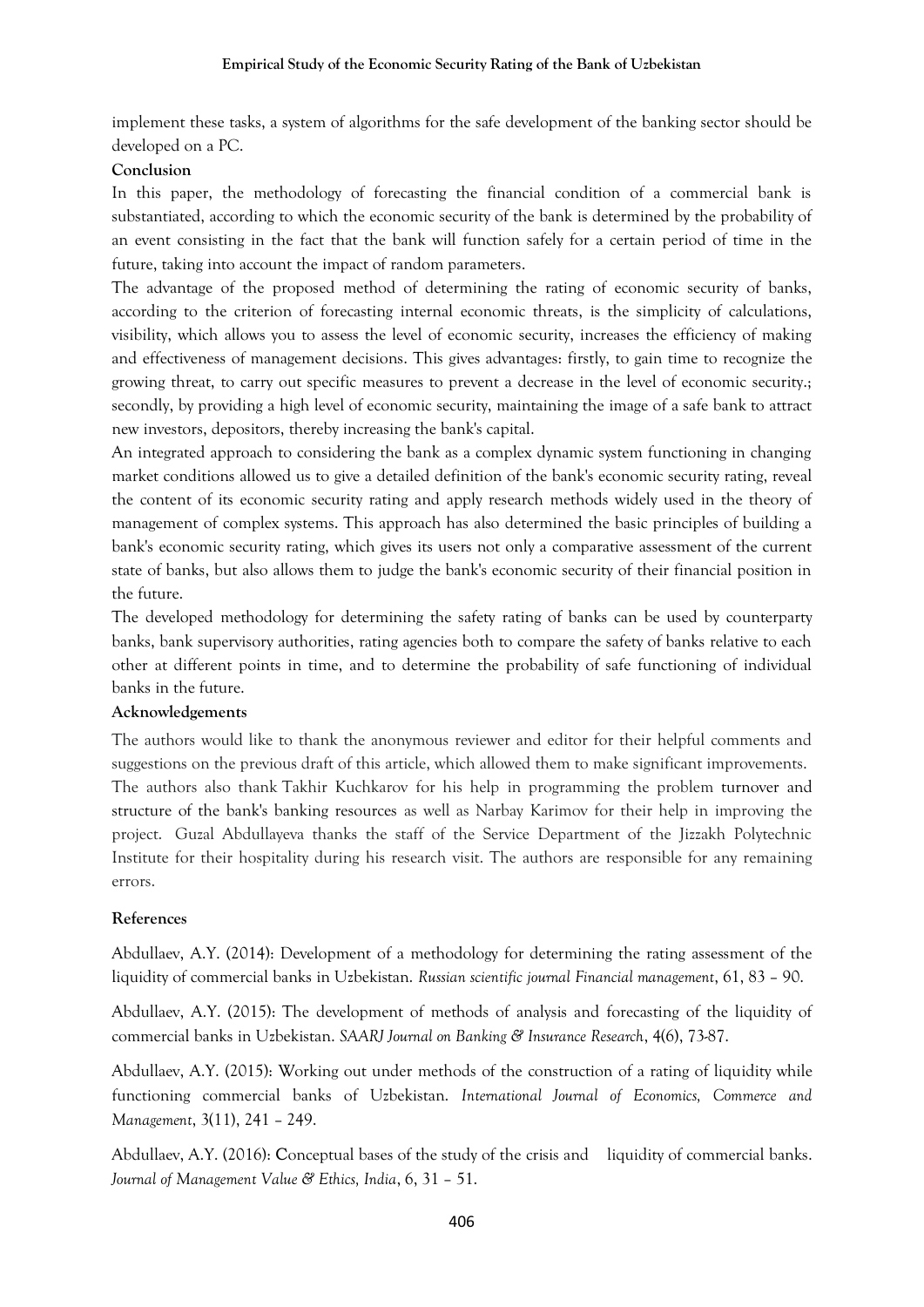Abdullaev, A.Y. (2019): Forecasting of processes the turnover and structure of the financial resources of the banking sector. *SAARJ Journal on Banking & Insurance Research*, 8(5), 28 – 44.

Abdullaev, A.Y. & Abdullaeva, G.A. (2021). Research on economic security of commercial banks. *SAARJ Journal on Banking & Insurance Research*, 10(6): 21- 36.

Abdullaev, A.Y.& Abdullaeva, G.A. (2021). Empirical research on the impact of financial resources on ensuring the economic security of banks. *NVEO – Natural Volatiles & Essential Oils*, 8(2): 9225–9248

Akimov, A., & Dollery, B. (2009): Financial development policies in Uzbekistan: an analysis of achievements and failures*. Economic Change and Restructuring*, 42(4), 293-318.

Akimov, A. V., & Dollery, B. (2006): Uzbekistan's Financial System. An Evaluation of Twelve Years of Transition. *Problems of Economic Transition*, 48(12), 6-31.

Andreeva, E (2013): Economic security of a Russian bank as part of an international financial group (theoretical assessment of the problem). Bulletin of the Institute of Economics of the Russian Academy of Sciences, 4, 128-133.

Afanasev M., Bagrinovskij K., Matuychok V. (2006): Prikladnye of the Research problem of operations. - M: : INFRA-M, 2006. pp. 1 - 352.

Beatty, R., & Ritter, J. (1986): Investment banking, reputation, and the underpricing of initial public offerings*. Journal of Financial Economics*, 15, 213-232.

Baltensperger, E. (1980): Alternative Approaches to the Theory of the Banking Firm. *Journal of Monetary Economics, 6, 1 - 37.*

Berger, A. & Humphrey, D. (1991): The dominance of inefficiencies over scale and product mix economies in banking. *Journal of Monetary Economics*, 28, 117-148.

Ezangina, I. & Popova S. (2016): Analysis of topical problems of economic security of a modern commercial bank. *Bulletin of the Dagestan State University*, 3, 19 - 23.

Grafova, I. & Emelyanov R. (2016): Economic security of a commercial bank as an element of the country's banking system. Economic Journal, 42, 42 - 55.

Handbook of Applied Statistics / Ed. E. Lloyd, W. Lederman (1990): - M .: Finance and Statistics, 1990. p. 526.

Kornienko, M. (2004): Issues of ensuring the economic security of a commercial bank. *Collected scientific work of the South Russian State University of Economics and Service*, 5, 34 - 42.

Melnik, D. (2018): Basic elements and basic components of the economic security of the bank. *Bulletin of Eurasian Science*, 4, 8 - 16

Natocheeva, N. (2003): Internal factors of the environment for ensuring the economic security of banks. *Topical issues of economic policy in modern conditions: Interuniversity collection of scientific papers*, 4, 11 - 18.

Natocheeva, N. (2003): On some external threats to the economic security of banks. *Topical issues of economic policy in modern conditions: Interuniversity collection of scientific papers*, 3, 52 - 59.

Natocheeva, N. (2004): System of indicators of economic security of commercial banks: Actual problems of economics and organization of production: *Sat. scientific works*, 1, 46 -52.